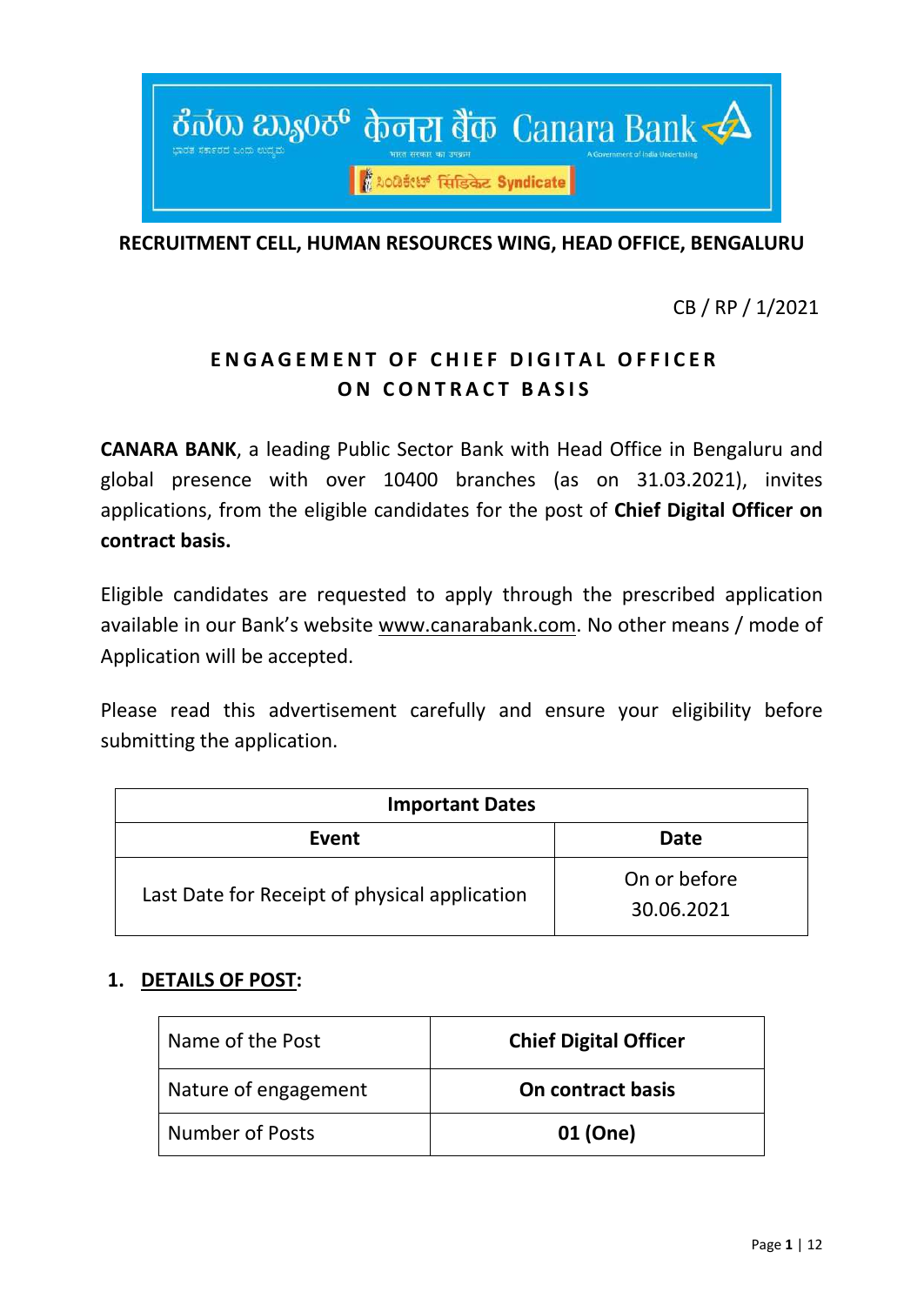# **2. ELIGIBILITY CRITERIA & OTHER DETAILS:**

# **All the eligibility [qualification, age etc] shall be computed as on 30.04.2021 (inclusive).**

| <b>Job Location</b>                                                                 | Canara Bank, Head Office, Bengaluru (But may be transferred<br>to other locations based on administrative exigencies)                                                                                                                                                                                                                                                                                                                                                                                                                                                                                                                                             |  |  |  |  |  |
|-------------------------------------------------------------------------------------|-------------------------------------------------------------------------------------------------------------------------------------------------------------------------------------------------------------------------------------------------------------------------------------------------------------------------------------------------------------------------------------------------------------------------------------------------------------------------------------------------------------------------------------------------------------------------------------------------------------------------------------------------------------------|--|--|--|--|--|
| Age                                                                                 | Between 35 - 50 years as on 30.04.2021                                                                                                                                                                                                                                                                                                                                                                                                                                                                                                                                                                                                                            |  |  |  |  |  |
| <b>Educational</b><br><b>Qualification</b><br><b>Experience</b><br><b>Tenure of</b> | Mandatory: B.E./ B.Tech and MBA and Certification in Project<br>Management (PMP)<br>Preferred: Certifications in Digital Transformation, Digital<br>Product Management, etc. from reputed Institutions.<br>Mandatory: 10 years in BFSI sector and Currently working in<br>Scale IV Divisional/Chief Manager and above or equivalent<br>post.<br>Preferred: Experience in<br>Digital Products &<br>Project<br>Management.<br>The period of engagement shall be initially for a period of 3<br>years. Depending upon the need, the period of engagement                                                                                                             |  |  |  |  |  |
| <b>Contract</b>                                                                     | may be extended for a further period as decided by the bank,                                                                                                                                                                                                                                                                                                                                                                                                                                                                                                                                                                                                      |  |  |  |  |  |
|                                                                                     | subject to the annual review.                                                                                                                                                                                                                                                                                                                                                                                                                                                                                                                                                                                                                                     |  |  |  |  |  |
| <b>Termination of</b><br><b>Contract</b>                                            | Performance will be evaluated quarterly by the reporting<br>authority. In case the performance / conduct are not<br>satisfactory, the contract will be terminated with One months'<br>clear notice. In case he/she desires to leave the services of the<br>Bank, shall give one months' clear notice.                                                                                                                                                                                                                                                                                                                                                             |  |  |  |  |  |
| <b>Job Profile</b>                                                                  | The roles & responsibilities of Chief Digital Officer include but<br>are not limited to the following:<br>1. Responsible for working closely with key business<br>stakeholders, technology partners, NPCI, e-commerce<br>partners/merchants and regulatory partners and ensure<br>maximum uptime for all the Digital channels.<br>Support implementation of new digital products and<br>2.<br>enhancements for the existing digital channels based on<br>local and global trends to improve service offerings to our<br>customers.<br>Identify business/ improvement opportunities and report<br>3.<br>complaints<br>which require<br>special<br>attention<br>and |  |  |  |  |  |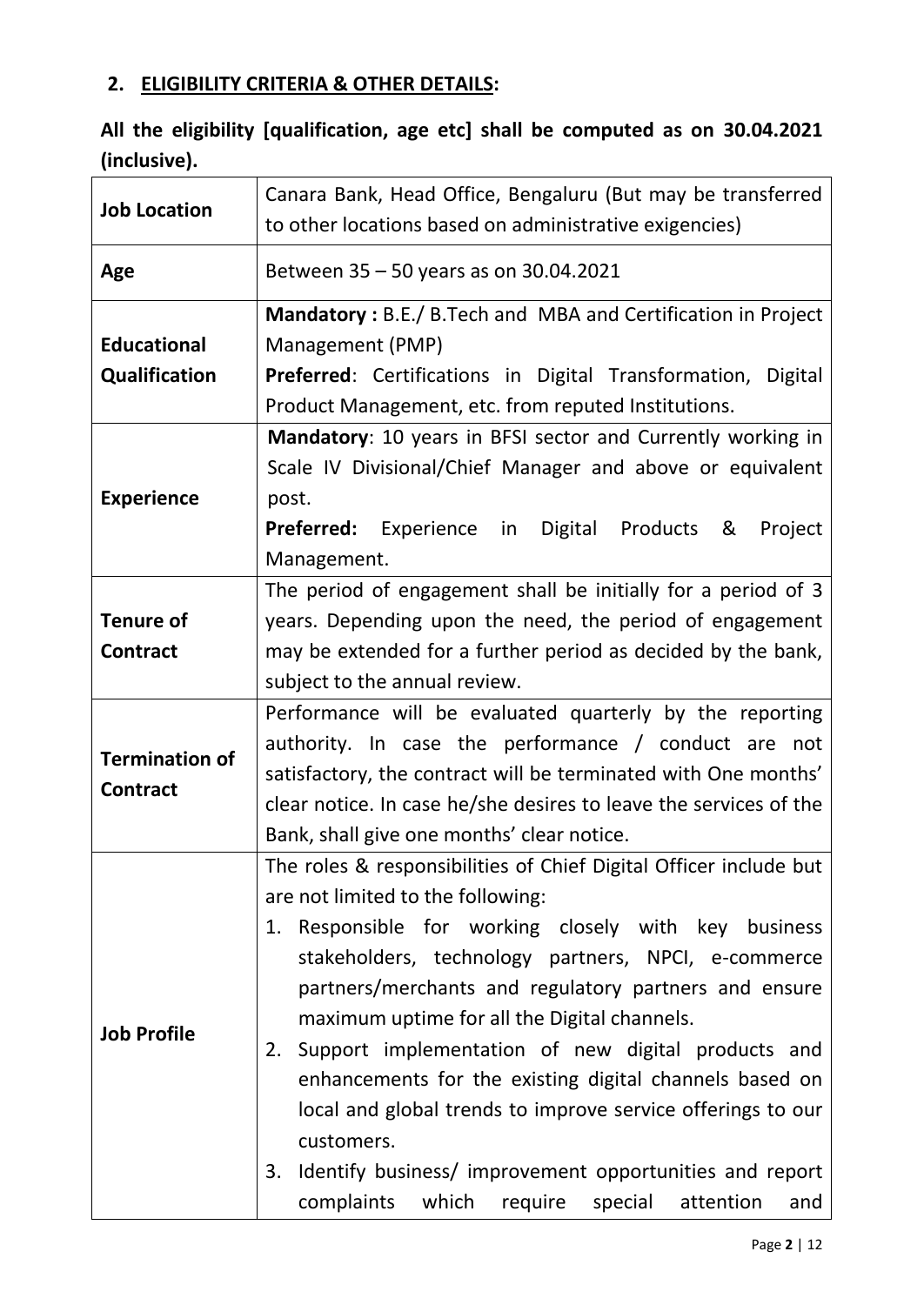|    | recommend preventive measures.                                  |
|----|-----------------------------------------------------------------|
|    | 4. Lead/coordinate the implementation of key digital            |
|    | initiatives including digital platform migration project to     |
|    | integrate lifestyle and banking appetite with artificial        |
|    | intelligence.                                                   |
| 5. | Monitor daily operations of delivery channels and identify      |
|    | improvement areas for re-engineering to ensure delivery         |
|    | of efficient and high quality service to customers.             |
|    | 6. Ensure timely and accurate MIS and dashboard reporting       |
|    | to drive digital activations.                                   |
| 7. | Conduct researches on the best and evolving market              |
|    | practice to define the most efficient and customer-friendly     |
|    | UI throughout the entire customer journey.                      |
| 8. | Interpret digital journey and engagement effectiveness,         |
|    | and identify learning, insights and actions.                    |
| 9. | Monitor competition and keep abreast of the channel             |
|    | offerings/ service developments.                                |
|    | 10. Plan for increase in Digital transactions Bank wide.        |
|    | 11. Manage digital channels process notes and operating         |
|    | instructions, with configuration management to ensure           |
|    | easy retrieval and safe keeping.                                |
|    | 12. Managing and on boarding new customers online for           |
|    | assets as well as liability front.                              |
|    | 13. Reviewing complaints on digital banking channels and        |
|    | resolutions.                                                    |
|    | 14. Formulate/develop digital strategies to drive the next      |
|    | generation of digital banking.                                  |
|    | 15. Design effective and efficient digital customer journey to  |
|    | ensure the delivery of excellent customer experience            |
|    | through website/mobile app/web as a result to deliver           |
|    |                                                                 |
|    | ambitious growth in digital traffic and usage.                  |
|    | 16. Work closely with a wide range of stakeholders including    |
|    | product owners, technology, compliance and external             |
|    | vendors to construct and deliver quality services in digital    |
|    | channels.                                                       |
|    | 17. Liaise with the Regions/branches/contact centre for digital |
|    | banking registrations like internet banking, mobile banking     |
|    | including UPI, Bharat QR, e-statements etc.                     |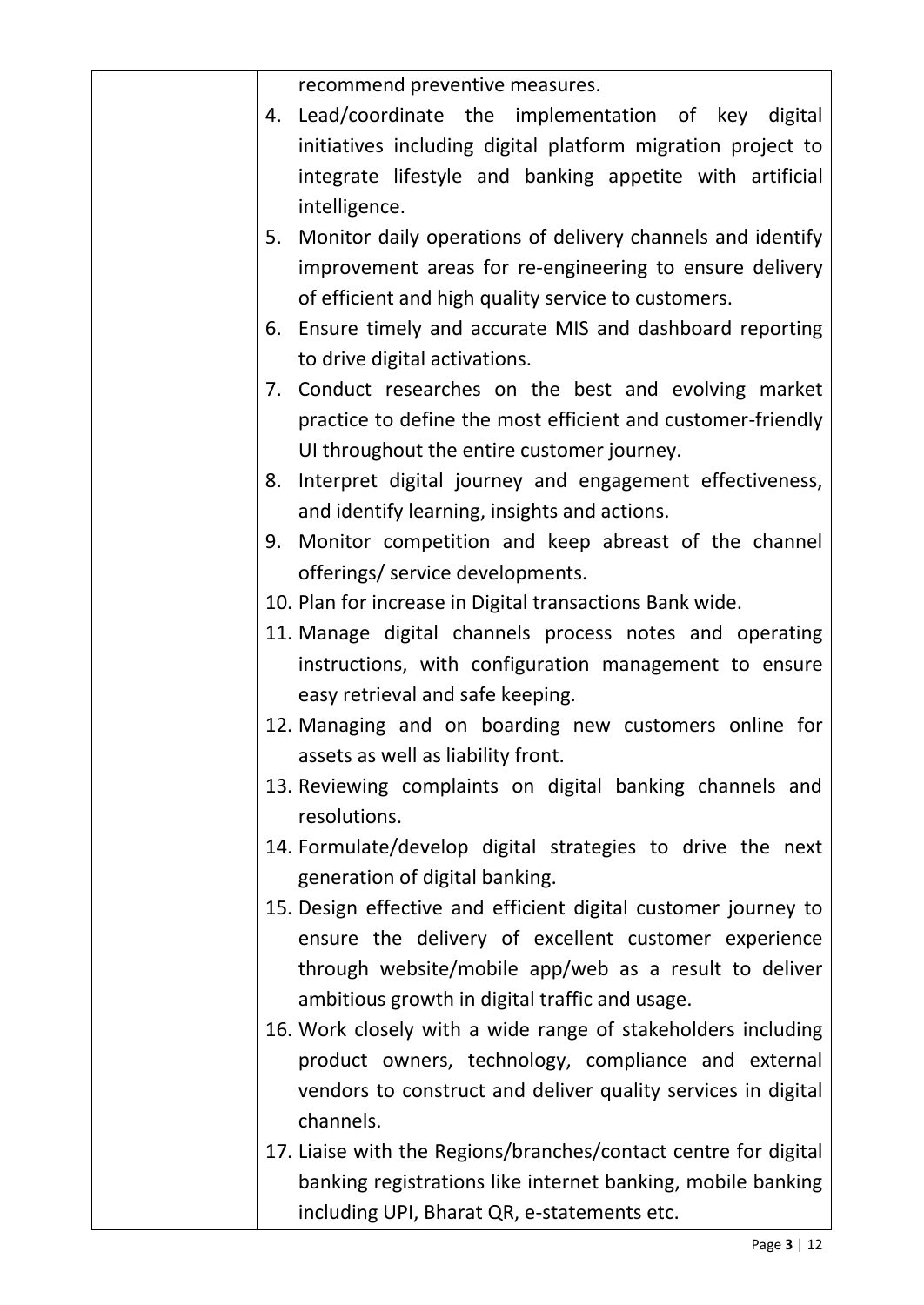|                                      | 18. Assisting in framing policies & procedures for the<br>implementation of digitalization in various reform themes.<br>19. Any other matter as may be entrusted by the Bank from<br>time to time.                                                                                                                                                                                                                                                                                                                                                                                                                                                                                                                                                                                                                                                                                                                                                                                                                                                                                                                                                                                                                         |  |  |  |  |
|--------------------------------------|----------------------------------------------------------------------------------------------------------------------------------------------------------------------------------------------------------------------------------------------------------------------------------------------------------------------------------------------------------------------------------------------------------------------------------------------------------------------------------------------------------------------------------------------------------------------------------------------------------------------------------------------------------------------------------------------------------------------------------------------------------------------------------------------------------------------------------------------------------------------------------------------------------------------------------------------------------------------------------------------------------------------------------------------------------------------------------------------------------------------------------------------------------------------------------------------------------------------------|--|--|--|--|
| Compensation /<br><b>Perquisites</b> | The remuneration will be offered based on candidates'<br>qualifications, experience and overall suitability for the post.<br>The remuneration shall be fixed at 70:30 ratio for fixed and<br>variable portion. Variable component shall be subject to<br>quarterly review.<br>He / She shall not be eligible for any other perks / benefits /<br>enhancements. He / She shall be eligible for office phone<br>facility and actual TA/HA expenses for outstation visits as<br>eligible to Deputy General Manager.                                                                                                                                                                                                                                                                                                                                                                                                                                                                                                                                                                                                                                                                                                           |  |  |  |  |
| <b>Reporting</b><br><b>Officer</b>   | He/she will be reporting to Chief General Manager/General<br>Manager heading DBS Wing, Head Office.                                                                                                                                                                                                                                                                                                                                                                                                                                                                                                                                                                                                                                                                                                                                                                                                                                                                                                                                                                                                                                                                                                                        |  |  |  |  |
| <b>Other terms</b><br>and conditions | a. The working hours of the Bank shall be the usual hours as<br>applicable on all days except 2nd / 4th Saturdays, Sundays<br>and holidays declared under NI Act.<br>b. Leave details: 1 leave per month will be available with an<br>accumulation up to 12 leaves maximum.<br>c. The terms & conditions of engagement is whole and simple<br>governed by the provisions of the contract<br>the<br>and<br>engagement shall not be construed as an employment in<br>the Bank and the provisions of PF / Gratuity / Pension, etc.<br>shall not apply in this case.<br>d. His / Her engagement on contract is for a specific period as<br>stated above, and as such should not be construed as an<br>offer of employment or a regular employment in the Bank.<br>e. On completion of the contractual period of three years, his<br>/ her engagement shall automatically come to an end.<br>There will not be a need for issuance of communication by<br>the Bank for termination of the contract after the above<br>said period.<br>He / she shall be required to execute the Fidelity & Secrecy<br>f.<br>bond under which he / she shall agree not to disclose any<br>information/data which he/she is privy to while in the |  |  |  |  |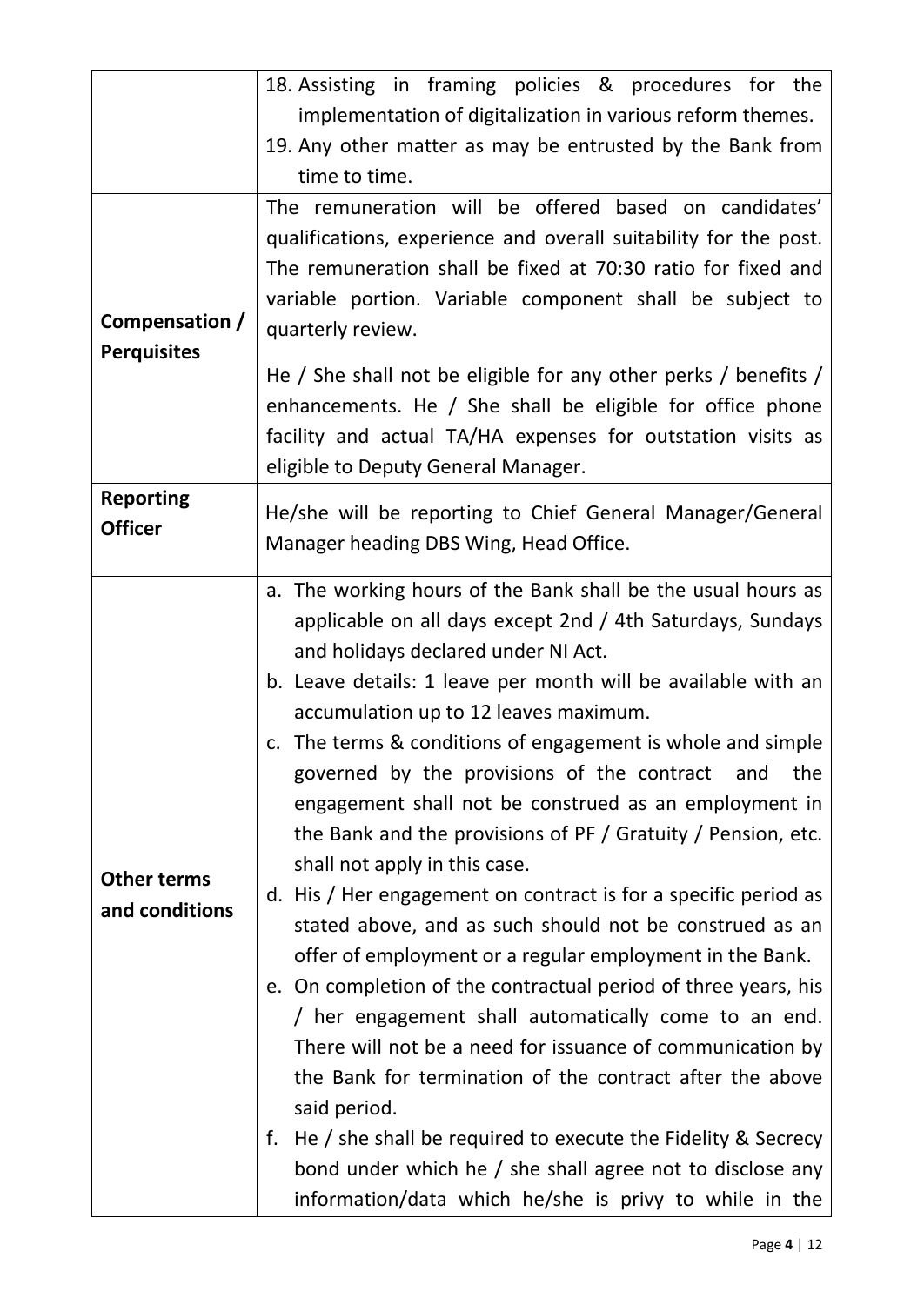| contract engagement and shall take reasonable security |
|--------------------------------------------------------|
| measures to prevent accidental disclosure.             |

### **3. CREDIT HISTORY:**

The candidate applying for the above position shall ensure that, they maintain a healthy Credit history and shall have a minimum CIBIL score of 650 or above at the time of joining. The minimum credit score will be as per the Banks policy, amended from time to time.

# **4. NATIONALITY / CITIZENSHIP:**

A candidate must be either i] a citizen of India or ii] a subject of Nepal or iii] a subject of Bhutan or iv] a Tibetan refugee who came over to India before 01.01.1962 with the intention of permanently settling in India or v] a person of Indian origin who has migrated from Pakistan, Burma, Sri Lanka, East African Countries of Kenya, Uganda, United Republic of Tanzania, Zambia, Malawi, Zaire, Ethiopia & Vietnam with the intention of permanently settling in India provided that a candidate belonging to categories (ii), (iii), (iv) or (v) above shall be a person in whose favour a certificate of eligibility has been issued by the Government of India. A Candidate in whose case a certificate of eligibility is necessary may be admitted to the Group Discussion/interview conducted by the Bank, but on final selection the offer of appointment may be given only after the necessary eligibility certificate issued by the Government of India, is produced.

## **5. SELECTION PROCEDURE:**

The selection is proposed to be undertaken on the basis of Shortlisting and Group Discussion and/or Interview as under; However, Bank may decide the modalities of selection depending on the number of applications received.

- a) The application received will be shortlisted on the basis of track record of the candidate and suitability.
- b) Candidates to the extent of required number only will be called for Interview.
- c) The shortlisted candidates have to undergo the process of Group Discussion and/or Interview.

Short-listing (if conducted) will be based on the documents / certificates / testimonials etc. submitted by the candidates to substantiate his/her qualification/post qualification experience declared in the application.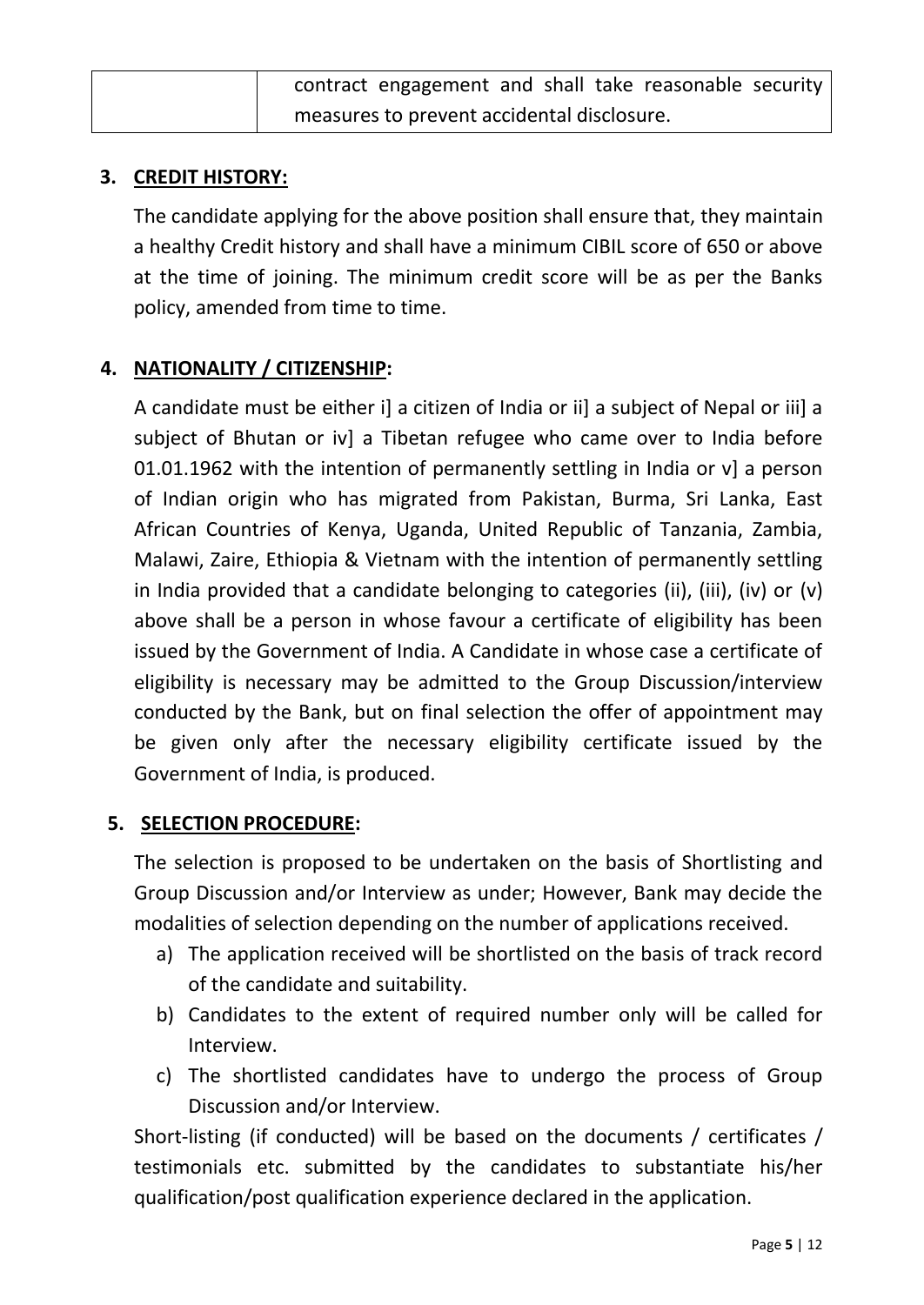Final Selection will be on the basis of marks secured by the candidate in interview.

Engagement of selected candidate is subject to his / her being declared medically fit as per the requirement of the Bank.

Decisions of Bank in all matters regarding eligibility, selection etc. would be final and binding on the candidates. No representation or correspondence will be entertained by the Bank in this regard and the decision of the Bank would be final.

**The Bank reserves the right to change the selection procedure / hold supplementary selection process, if necessary. The change, if any, shall be intimated to the candidates through our website / email in advance.**

# **6. IDENTITY VERIFICATION:**

While appearing for the Group Discussion / Interview, the candidate should produce original and a copy of the photo identity (bearing exactly the same name as it appears on the call letter) such as PAN Card / Passport / Driving License / Voters Card / Bank Pass Book with Photograph / Photo identity proof issued by a Gazzetted Officer / People's Representative along with a photograph / Identity Card issued by a recognized college/ university/ Aadhaar / E-Aadhaar card with a photograph / Employee ID for verification.

If the identity of the candidate is in doubt, the candidate will not be allowed for Group Discussion / Interview.

**In case of candidates who have changed their name, they will be allowed only if they produce Gazette notification / their marriage certificate in original.**

Ration Card and Learner's Driving License will not be accepted as valid id proof for this project.

#### **7. APPLICATION FEE & INIMATION CHARGES (NON REFUNDABLE):**

Candidates are requested to read the contents of the advertisement and ensure their eligibility before applying.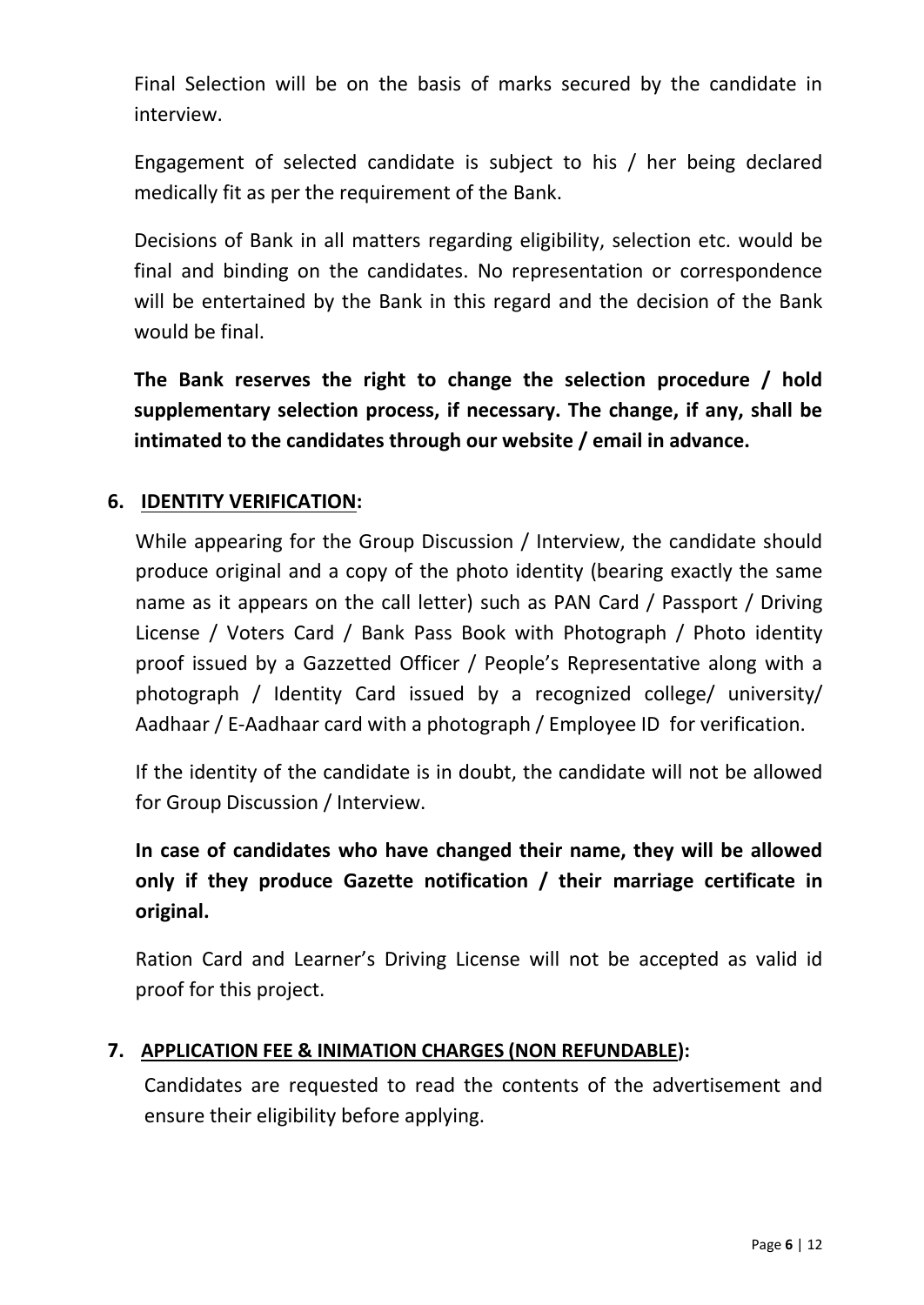$\triangleright$  Application fee & intimation charges:

| Category         | <b>Amount of Fees / Intimation Charges</b>   |  |  |  |
|------------------|----------------------------------------------|--|--|--|
| SC/ST/PWBD/Women | ₹ 118/-                                      |  |  |  |
|                  | (Intimation charges only; Includes GST @18%) |  |  |  |
| All Others       | ₹1180/-                                      |  |  |  |
|                  | (Includes GST $@$ 18%)                       |  |  |  |

# **8. PROCEDURE FOR MAKING PAYMENT OF APPLICATION FEE / INTIMATION CHARGES:**

The application fee / intimation charges can be paid through Online transfer NEFT/IMPS/UPI.

Beneficiary details:

| Name of the Account   | RP 1 2021 Engagement of Chief Digital Officer                         |  |  |  |
|-----------------------|-----------------------------------------------------------------------|--|--|--|
| <b>Account Number</b> | 9921201007595                                                         |  |  |  |
|                       | Payee Bank and branch   Canara Bank, Town Hall Welfare Centre branch, |  |  |  |
|                       | Bengaluru                                                             |  |  |  |
| <b>IFSC Code</b>      | CNRB0008693                                                           |  |  |  |
| Narration/Remarks     | Candidate's Name                                                      |  |  |  |

Candidates have to make the payment and note the Transaction Reference ID. The application fee / intimation charges payment details have to be filled in the application form.

Please note that applications submitted without payment of Application fee/ Intimation charges will be rejected. Further, Application fee/ Intimation charges once paid is not refundable for whatsoever reason.

The application fee / intimation charges should be paid between **15.05.2021 to 30.06.2021** [both days inclusive]

**Payment of fee by Demand Draft / Cheque / Money Orders / Postal Orders etc will not be accepted and such applications will be summarily rejected.**

## **9. How to Apply:**

- $\triangleright$  Candidates should have a valid personal e-mail id. This e-mail id should be kept functional till completion of this selection process. All the communication will be sent to the candidates on this e-mail id only.
- Candidates are required to visit the Bank's website [www.canarabank.com](http://www.canarabank.com/) -> Careers -> Recruitment and click on the link "Recruitment Project - 1/2021 - Chief Digital Officer on Contract Basis" and download the application.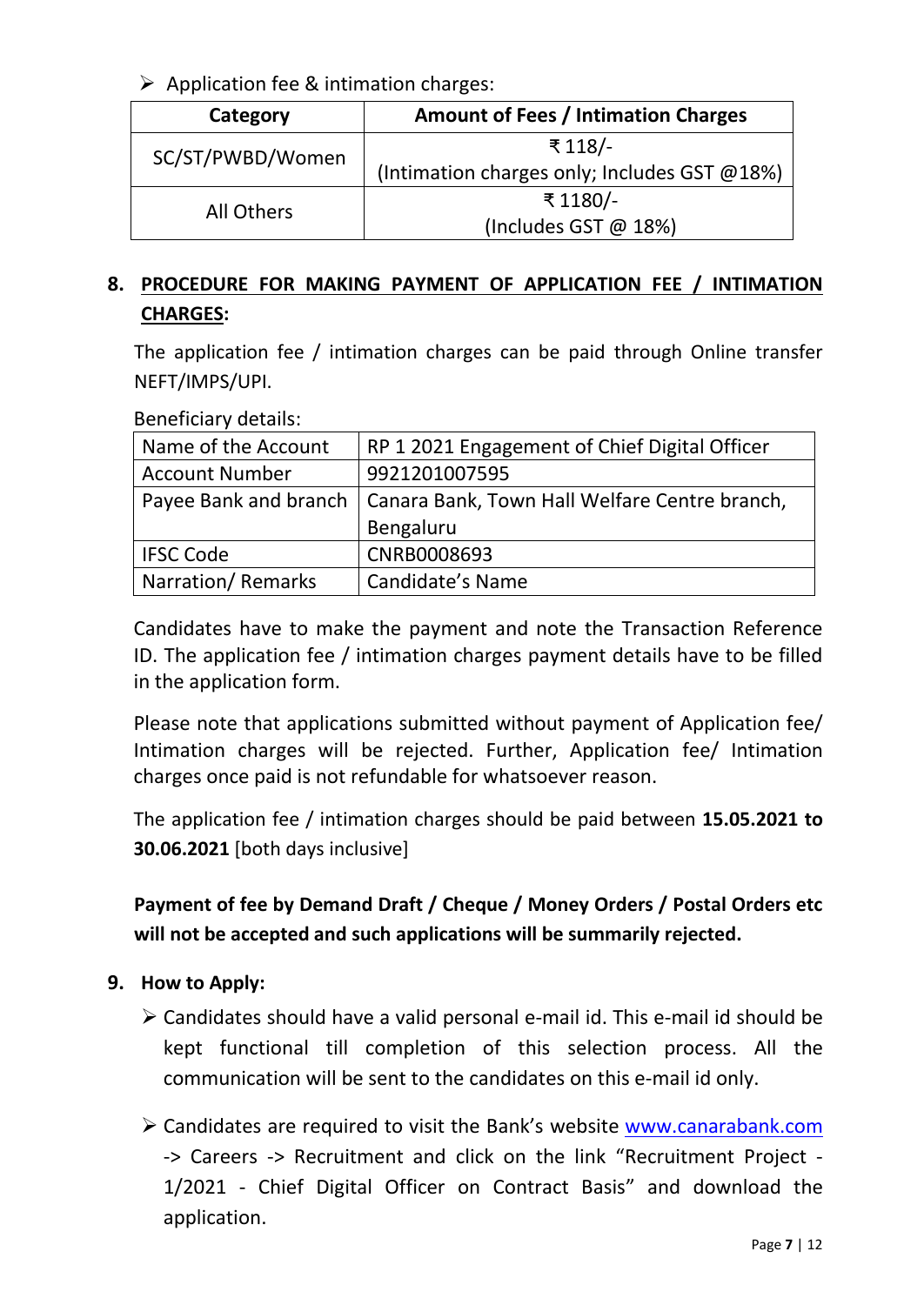- $\triangleright$  Candidates should fill the required details in the Application Form. A recent Passport size colour photograph should be firmly affixed on the application and should be signed across by the candidate. Enclose selfattested photocopies of documents to the application, to prove the eligibility to the post.
- The name of the candidate or his / her father / husband etc. should be spelt correctly in the application as it appears in the certificates / mark sheets. Any change / alteration found may disqualify the candidature.
- $\triangleright$  The candidates name in the application should be as it appears in SSC / SSLC / X Standard Marks Card. In case the candidate has changed his/her name, the changed name should be as per the Gazette Notification / Marriage Certificate.
- $\geq$  Candidates should take utmost care to furnish the correct details while filling in application. Submission of incorrect / false information in the application will render the candidature invalid.
- $\triangleright$  Bank will not be responsible for any consequences arising out of furnishing of incorrect and incomplete details in the application or omission to provide the required details in the application form.
- Applications received at our end after 30.06.2021 will not be considered for the process and will be lodged at our end.

**Application duly completed in all respects should be sent along with photocopies of the documents (self attested) mentioned below by REGISTERED POST / SPEED POST only in a cover super scribed "Application for Chief Digital Officer on Contract Basis".** 

- -Copy of the Date of Birth Certificate / SSC / SSLC certificate with DOB
- -Copies of the marksheets & certificates from SSC/SSLC/X STD, PUC/10+2/ Intermediate,
- -Copies of the marksheets & certificates of Graduation
- -Copies of the marksheets & certificates of other qualifications, if any.
- -Copies of experience certificates specifying designation / job profile, period of service (with specific dates) from previous, present employers. **Please note that work experience certificate should contain the designation, period of service and detailed job profile.**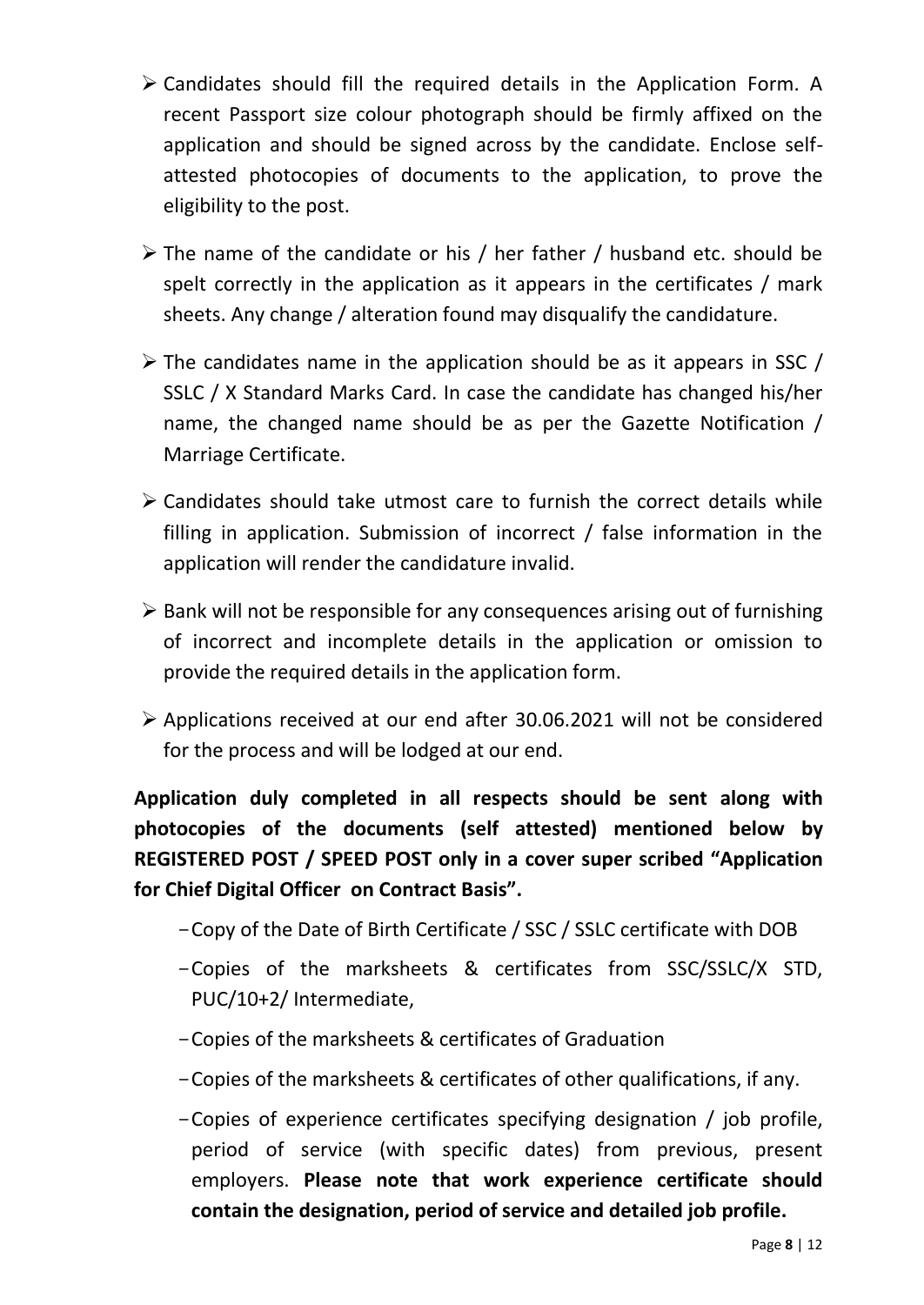- -Copy of Caste Certificate in Central Government prescribed format in case of SC / ST / OBC/ EWS category candidates
- -Copy of the Photo identity proof
- -Any other relevant documents

## **Address for sending the application:**

 The Senior Manager Canara Bank Recruitment Cell, H R Wing Head Office, 112, J C Road Bengaluru - 560 002

When called for Interview, candidates have to submit originals of the documents for verification. Candidates will not be allowed to take up Interview without production of the original documents.

# **10. LAST DATE:**

| Last date for receipt of application along with the requisite |  |  |  | 30.06.2021 |
|---------------------------------------------------------------|--|--|--|------------|
| documents                                                     |  |  |  |            |

**\*** Bank will not be responsible for any loss of application / documents in transit or for rejection of candidature for non-receipt of application. The application received after last date will not be entertained.

## **11. CALL LETTERS:**

The shortlisted candidates only will be called for the Interview and their details and schedule for Interview will be made available in Bank's website [www.canarabank.com.](http://www.canarabank.com/) All the communications viz., call letters for Interview etc., will be sent **only to the e-mail id** provided by the candidate in the application. Request for sending to different e-mail id will not be entertained.

Bank will not take responsibility for late receipt / non-receipt of call letter / any communication e-mailed due to technical reasons or whatsoever to the candidate. Hence candidates are requested to keep track of their application status by visiting Bank's website as well as checking their e-mail account from time to time during the selection process.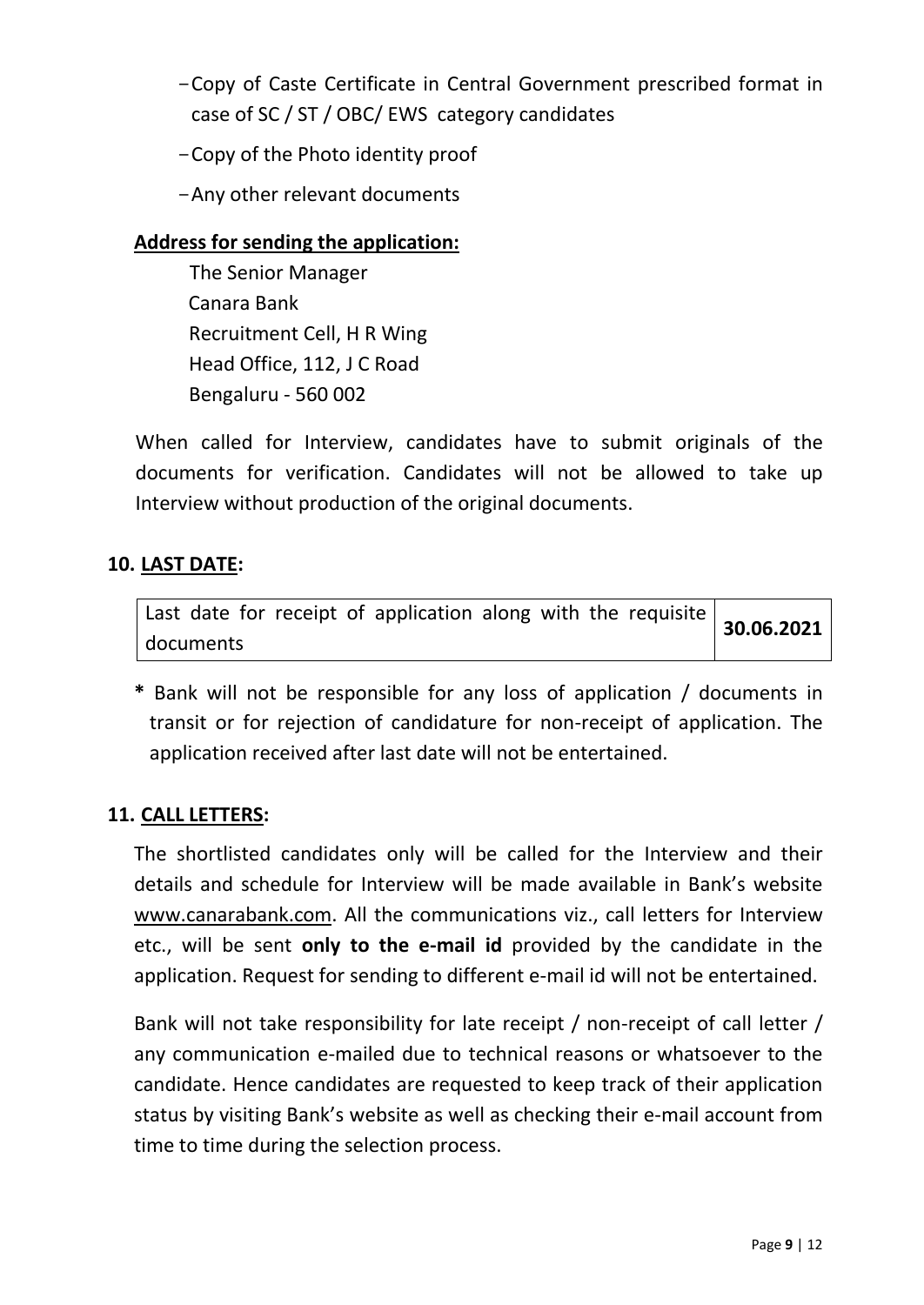### **12. ACTION AGAINST CANDIDATES FOUND GUILTY OF MISCONDUCT:**

Candidates should not furnish any particulars that are false, tampered, fabricated or suppress any material information while registering the application and submitting the certified copies / testimonials.

At the time of Interview / during selection process, if a candidate is or has been found guilty of using unfair means or impersonating or procuring impersonation by any person; or misbehaving in the Interview hall or taking away any documents from the venue; or resorting to any other irregular or improper means in connection with his/her candidature for the selection; or obtaining support of his/her candidature by any means, such a candidate may in addition to rendering himself / herself liable to criminal prosecution, shall be liable:

- (a) to be disqualified from the Interview / selection process for which he / she is a candidate
- (b) to be debarred, either permanently or for a specified period from any examination or selection held by the Bank.
- (c) for termination of engagement / contract, if he/ she has already joined the Bank.

#### **13. GENERAL INSTRUCTIONS:**

.

- a) Candidates have to apply in the Application provided in the Bank's website only. No other means of applications shall be entertained.
- b) Calling / admission to the Interview is purely provisional without verification of age / qualification / category etc. of the candidates. Mere receipt of call letter for Interview does not imply that the Bank is satisfied about the candidate's eligibility. Candidates should ensure their eligibility before applying / attending the Interview. Bank reserves right to reject ineligible candidate's applications at any stage of selection process.
- c) The Application once made will not be allowed to be withdrawn on any account. Applications which are incomplete in any respect will be rejected. Incomplete applications / applications without supporting documents will be rejected outright.
- d) A candidate should ensure that the signatures appended by him/her in all the places viz. in his/her call letter, attendance sheet etc. and in all correspondence with the bank in future should be identical and there should be no variation of any kind.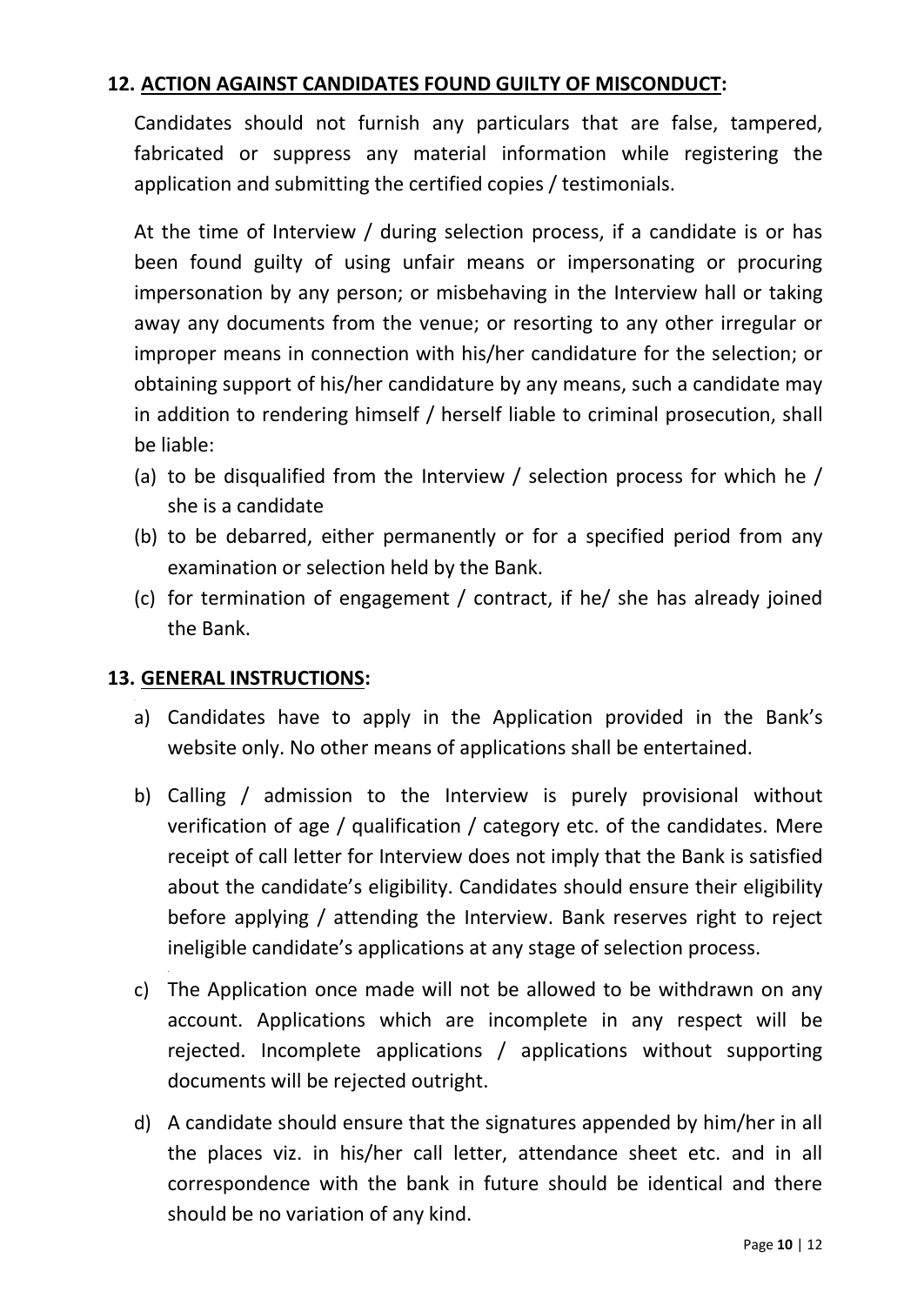- e) A recent, recognizable photograph should be affixed by the candidate in the application form and the candidate should ensure that copies of the same are retained for use at various stages of the process. Failure to produce the same photograph at various stages of the process or doubt about identity at any stage could lead to disqualification.
- f) Candidates will have to appear for the Interview at their own expenses.
- g) Decision of the Bank in all matters regarding eligibility of the candidate, the stages at which such scrutiny of eligibility is to be undertaken, the documents to be produced for the purpose of the conduct of Interview, selection and any other matter relating to selection process will be final and binding on the candidate. Further, the Bank reserves right to stall / cancel the selection process partially / fully at any stage at its discretion, which will be final and binding on the candidate.
- h) Bank may, at its discretion, hold re-interview wherever necessary.
- i) Candidates serving in Government /Quasi Government offices, PSUs including Nationalised Banks/ Financial Institutions should produce "No Objection Certificate" from their employer at the time of Interview, in the absence of which their candidature shall not be considered.
- j) The shortlisted candidates are required to produce originals documents pertaining to Age, Qualification, Experience, Caste etc for verification at the time of Interview. If any candidate is found ineligible while verifying the documents, he / she shall not be allowed to take up Interview.
- k) By applying for the post, candidates give their consent for making use of the information furnished in the application for bank's internal use including shortlisting for Group Discussion and/or Interview.
- l) Candidates belonging to SC / ST / OBC/ EWS category should keep ready a copy of valid caste certificate/EWS Certificate in the prescribed format as stipulated by Government of India.
- m) Candidates belonging to OBC category but coming under creamy layer and / or if their caste does not find place in the Central OBC List for the State in which candidate belongs to are not entitled to OBC reservation. They should indicate their category as General in the application form.